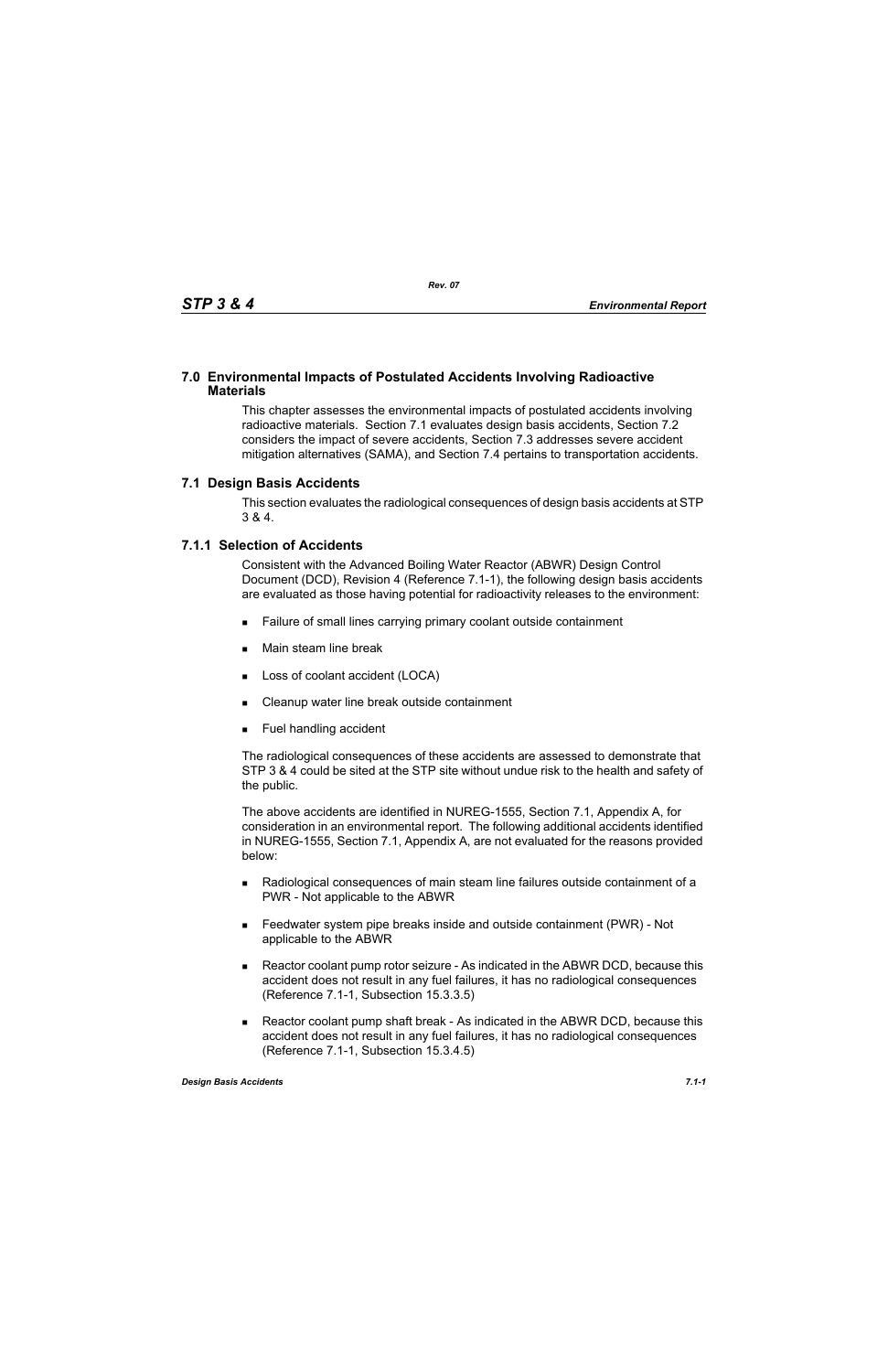*Rev. 07*

- Radiological consequences of control rod drop accident (BWR) As indicated in the ABWR DCD, there is no basis for this accident to occur (Reference 7.1-1, Subsection 15.4.10.3)
- Radiological consequences of steam generator tube failure (PWR) Not applicable to the ABWR

# **7.1.2 Evaluation Methodology**

The ABWR DCD presents the radiological consequences of the accidents identified in Subsection 7.1.1. The basic scenario for each accident is that some quantity of activity is released at the accident location inside a building and this activity is eventually released to the environment. The transport of activity within the plant is independent of the site and is specific to the ABWR design. Details about the methodologies and assumptions pertaining to each of the accidents, such as activity release pathways and credited mitigation features, are provided in the reference ABWR DCD (Reference 7.1- 1, Chapter 15).

The dose to an individual located at the exclusion area boundary (EAB) or in the low population zone (LPZ) is calculated based on the amount of activity released to the environment, the atmospheric dispersion of the activity during the transport from the release point to the off-site location, the breathing rate of the individual at the off-site location, and activity-to-dose conversion factors. The only site-specific parameter is atmospheric dispersion. Site-specific doses are obtained by adjusting the reference ABWR DCD doses to reflect site-specific atmospheric dispersion factors (χ/Q values).

NUREG-1555 provides two options for calculating  $\chi$ /Q values: either 50<sup>th</sup> percentile χ/Q values based on onsite meteorological data or 10% of the levels given in Regulatory Guide 1.3 (Reference 7.1-2) to represent more realistic dispersion conditions than assumed in the safety evaluation. The option to use  $50<sup>th</sup>$  percentile site-specific χ/Q values was selected. Short-term accident χ/Q values are calculated using the methodology of Regulatory Guide 1.145, Revision 1 (Reference 7.1-3) with site-specific meteorological data. As indicated in Section 2.7, the Regulatory Guide 1.145 methodology is implemented in the NRC-sponsored PAVAN computer program. This program computes χ/Q values at the EAB and the LPZ for each combination of wind speed and atmospheric stability for each of the 16 downwind direction sectors. Releases are assumed to be at ground level, and the shortest distances between the power block and the off-site locations are selected to conservatively maximize the  $\chi$ /Q values.

Consistent with the reference ABWR DCD, the accident doses are presented for the whole body and the thyroid. Furthermore, the whole body and thyroid doses are converted into total effective dose equivalent (TEDE) to demonstrate compliance with 10 CFR 50.34. The conversion to TEDE is performed by multiplying the thyroid dose by a weighting factor of 0.03 and adding the result to the whole body dose, in accordance with ICRP 30 (Reference 7.1-4).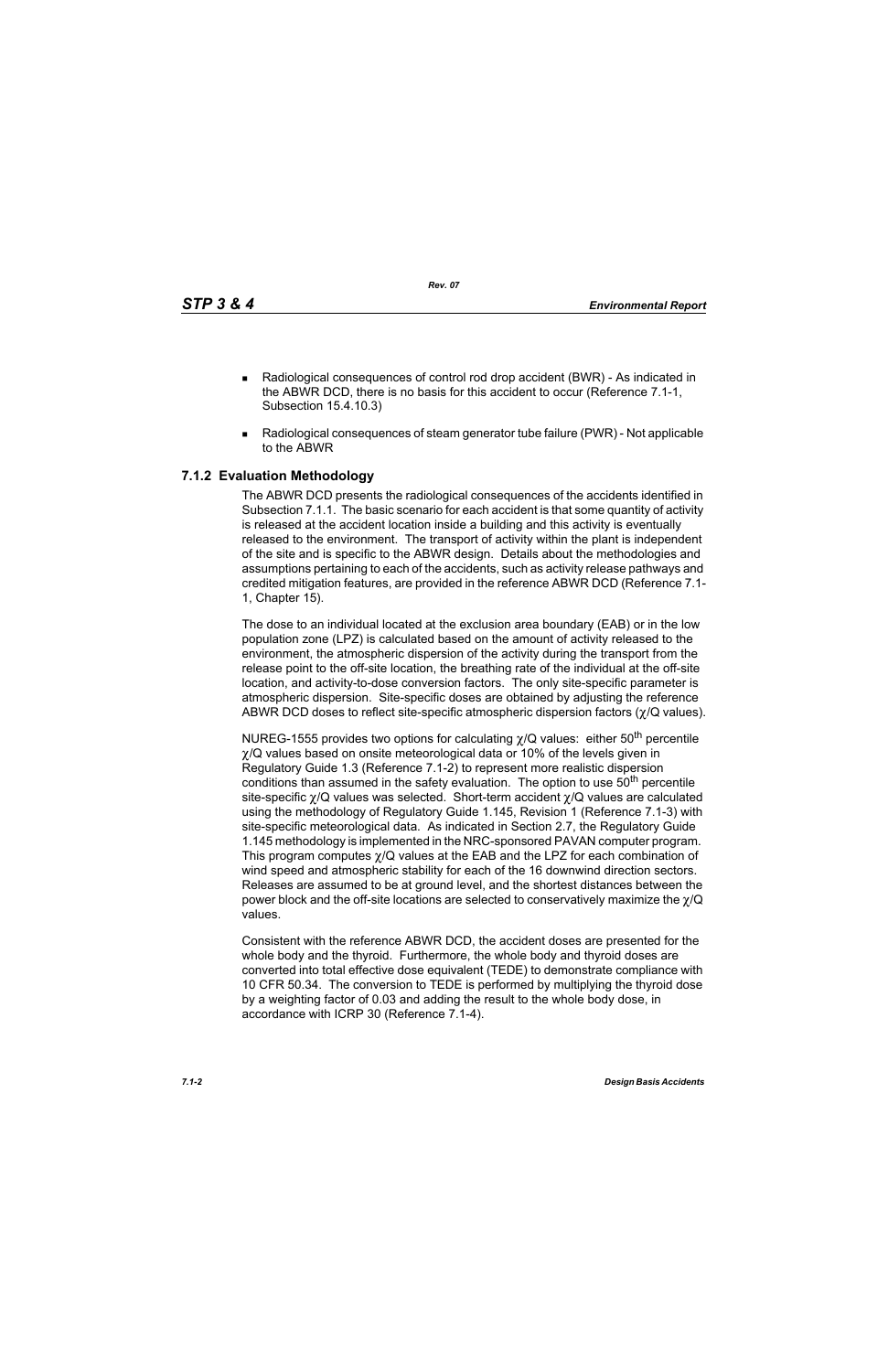# **7.1.3 Source Terms**

The design basis accident source terms in the reference ABWR DCD are presented as time-dependent isotopic activity releases to the environment in the unit of megabecquerel (MBq) in Tables 7.1-1 to 7.1-6.

# **7.1.4 Radiological Consequences**

As indicated in NUREG-1555, environmental report design basis accident doses are evaluated based on more realistic meteorological conditions than those used in the safety analysis report. For each of the accidents identified in Subsection 7.1.1, the site-specific dose for a given time interval is calculated by multiplying the ABWR DCD dose by the ratio of the site  $\chi$ /Q value provided in Section 2.7 to the DCD  $\chi$ /Q value. The time-dependent DCD and site  $\gamma$ /Q values and their ratios are shown in Table 7.1-7. Since all site  $\chi$ /Q values are bounded by DCD  $\chi$ /Q values, site-specific doses for all accidents would also be bounded by DCD doses. However, site-specific doses are presented for completeness. All accident doses are presented in Tables 7.1-8 to 7.1-13.

The 10 CFR 50.34 dose limit is 25 rem TEDE at the EAB and the LPZ, as specified in 50.34(a)(1)(ii). The ABWR is certified to the 10 CFR 100.11 dose limits of 25 rem to the whole body and 300 rem to the thyroid. The limit of 10 CFR 50.34(a)(1)(ii) applies to extremely low probability accidents that could result in the release of significant quantities of radioactive fission products. Similarly, the limits of 10 CFR 100.11 apply to a major accident with the release of appreciable quantities of fission products. For accidents with smaller releases, more restrictive dose limits are specified in Subsections 15.6.2, 15.6.4, and 15.7.4 of NUREG-0800. Where applied, the more restrictive dose limits are either 10% or 25% of the 10 CFR 100.11 limits. Although conformance to these more restrictive dose limits is not required for an environmental report, they are shown in Tables 7.1-8 to 7.1-13 for comparison purposes.

The doses shown in Tables 7.1-8 to 7.1-13 are summarized in Tables 7.1-14 and 7.1- 15. Tables 7.1-14 and 7.1-15 also show the equivalent TEDE doses. The summary tables demonstrate that, in addition to meeting the limits of 10 CFR 100.11 and NUREG-0800 as indicated above, all accident doses also meet the 25 rem TEDE acceptance criteria of 10 CFR 50.34(a)(1)(ii). Because the dose criterion of 10 CFR 50.34 is intended to provide assurance of low risk to the public under postulated accidents, any health effects resulting from the design basis accidents are considered to be negligible.

### **7.1.5 References**

- 7.1-1 ABWR Design Control Document, Tier 2, GE Nuclear Energy, Revision 4.
- 7.1-2 "Assumptions Used for Evaluating the Potential Radiological Consequences of a Loss of Coolant Accident for Boiling Water Reactors," Regulatory Guide 1.3, Revision 2, June 1974.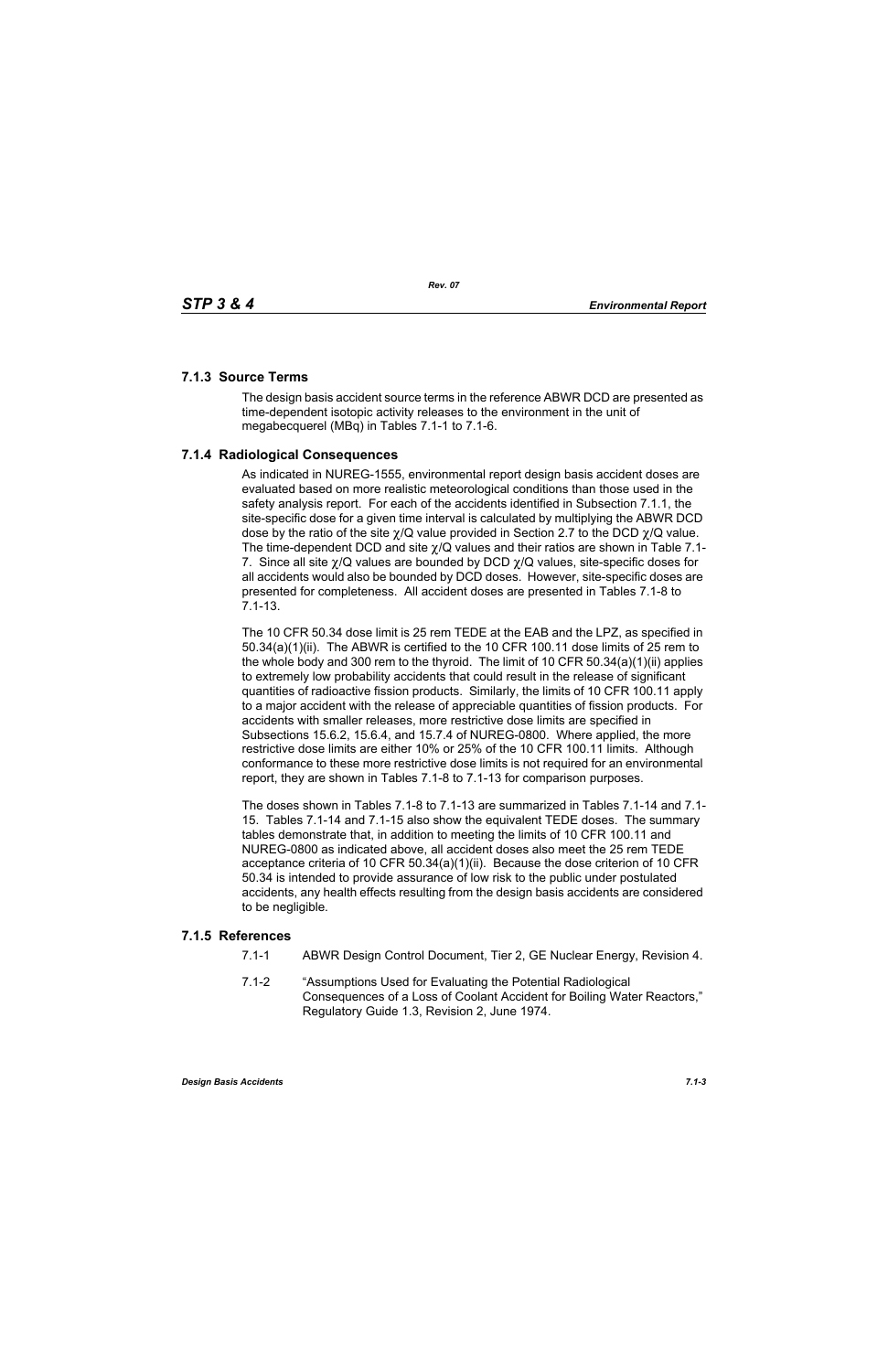- 7.1-3 "Atmospheric Dispersion Models for Potential Accident Consequence Assessments at Nuclear Power Plants," Regulatory Guide 1.145, Revision 1, November 1982.
- 7.1-4 "Limits for Intakes of Radionuclides by Workers," Part 1, ICRP Publication 30, International Commission on Radiological Protection, Pergamon Press, 1979.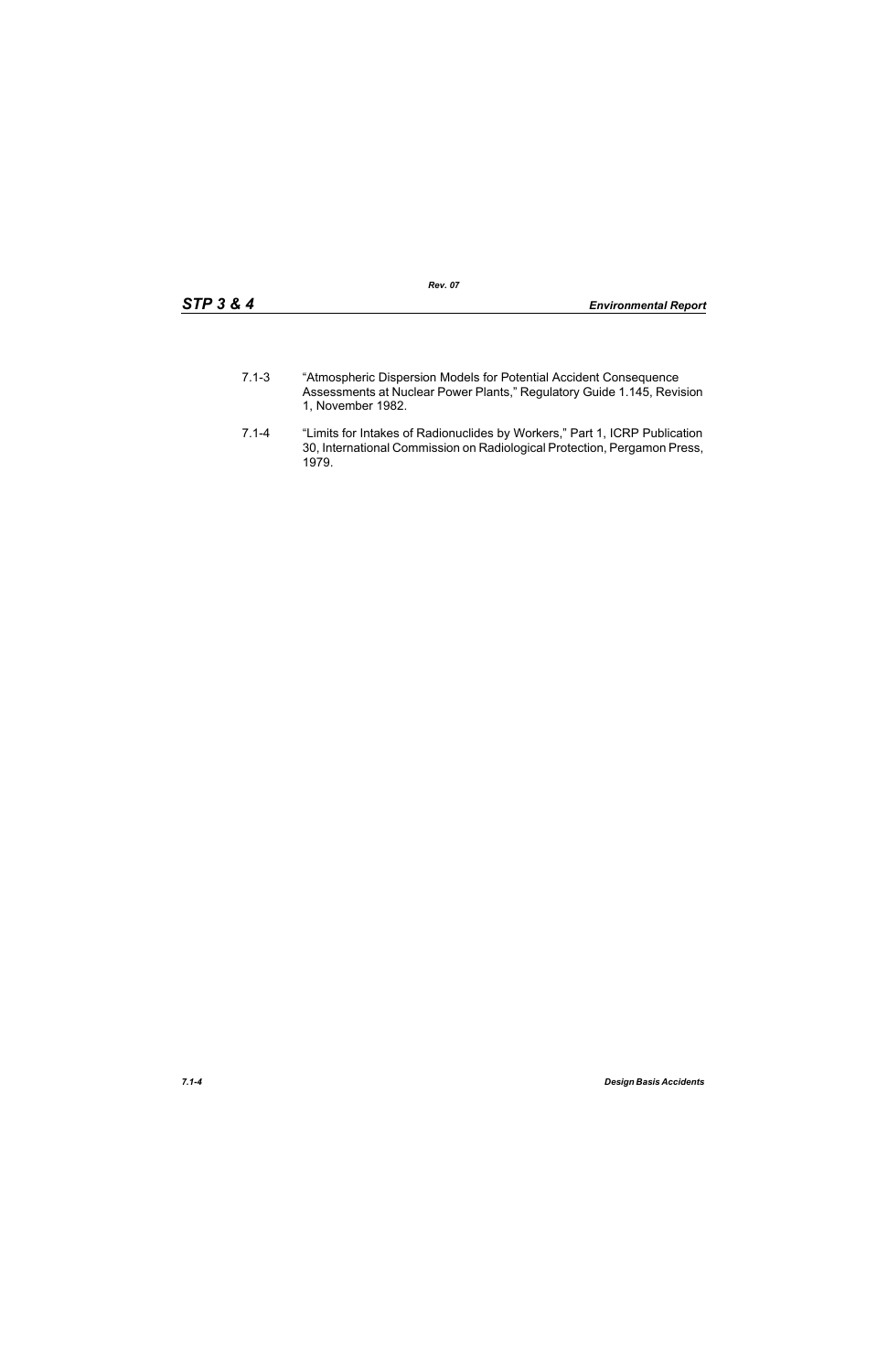| <b>Activity Release (MBq)</b> |              |              |  |  |  |
|-------------------------------|--------------|--------------|--|--|--|
| <b>Isotope</b>                | 0-2 Hours    | 0-8 Hours    |  |  |  |
| $1 - 131$                     | 6.81E+04     | $1.41E + 05$ |  |  |  |
| I-132                         | 5.96E+05     | 1.19E+06     |  |  |  |
| $1 - 133$                     | 4.59E+05     | $9.44E + 05$ |  |  |  |
| $1 - 134$                     | $9.92E + 05$ | 1.90E+06     |  |  |  |
| $1 - 135$                     | $6.59E + 05$ | 1.34E+06     |  |  |  |
| Total                         | 2.77E+06     | $5.51E + 06$ |  |  |  |

## **Table 7.1-1 Activity Releases for Failure of Small Lines Carrying Primary Coolant Outside Containment**

Source: ABWR DCD (Reference 7.1-1, Table 15.6-2)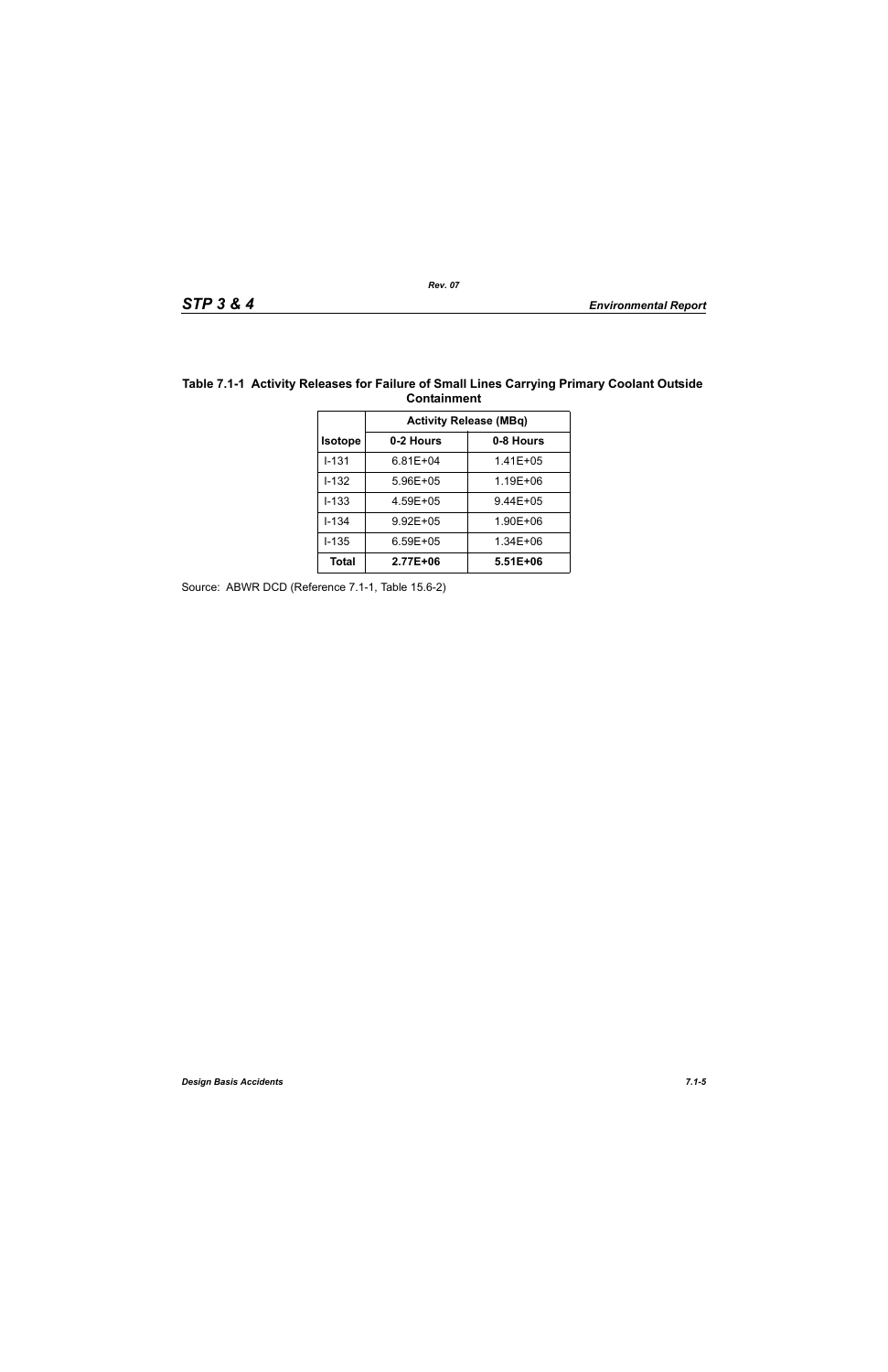|                          | <b>Activity Release (MBq)</b>             |                                              |  |  |  |
|--------------------------|-------------------------------------------|----------------------------------------------|--|--|--|
| <b>Isotope</b>           | <b>Preexisting lodine</b><br><b>Spike</b> | <b>Equilibrium lodine</b><br><b>Activity</b> |  |  |  |
| $I - 131$                | 1.46E+06                                  | 7.29E+04                                     |  |  |  |
| $I - 132$                | 1.42E+07                                  | 7.10E+05                                     |  |  |  |
| $I-133$                  | 9.99E+06                                  | 5.00E+05                                     |  |  |  |
| $I - 134$                | 2.79E+07                                  | 1.40E+06                                     |  |  |  |
| $I-135$                  | 1.46E+07                                  | 7.29E+05                                     |  |  |  |
| Kr-83m                   | 2.44E+03                                  | 4.07E+02                                     |  |  |  |
| <b>Kr-85m</b>            | 4.29E+03                                  | 7.18E+02                                     |  |  |  |
| <b>Kr-85</b>             | 1.36E+01                                  | 2.26E+00                                     |  |  |  |
| <b>Kr-87</b>             | 1.47E+04                                  | 2.44E+03                                     |  |  |  |
| <b>Kr-88</b>             | 1.48E+04                                  | 2.46E+03                                     |  |  |  |
| <b>Kr-89</b>             | 5.92E+04                                  | 9.88E+03                                     |  |  |  |
| <b>Kr-90</b>             | 1.55E+04                                  | 2.55E+03                                     |  |  |  |
| Xe-131m                  | 1.06E+01                                  | 1.76E+00                                     |  |  |  |
| Xe-133m                  | 2.04E+02                                  | 3.39E+01                                     |  |  |  |
| Xe-133                   | 5.70E+03                                  | 9.47E+02                                     |  |  |  |
| Xe-135m                  | 1.74E+04                                  | 2.89E+03                                     |  |  |  |
| Xe-135                   | 1.62E+04                                  | 2.70E+03                                     |  |  |  |
| Xe-137                   | 7.40E+04                                  | 1.23E+04                                     |  |  |  |
| Xe-138                   | 5.66E+04                                  | 9.44E+03                                     |  |  |  |
| Xe-139                   | 2.59E+04                                  | 4.33E+03                                     |  |  |  |
| <b>Total lodine</b>      | $6.81E + 07$                              | 3.41E+06                                     |  |  |  |
| <b>Total Noble Gases</b> | 3.07E+05                                  | $5.11E + 04$                                 |  |  |  |

| Table 7.1-2 Activity Releases for Main Steam Line Break |
|---------------------------------------------------------|
|---------------------------------------------------------|

Source: ABWR DCD (Reference 7.1-1, Table 15.6-6)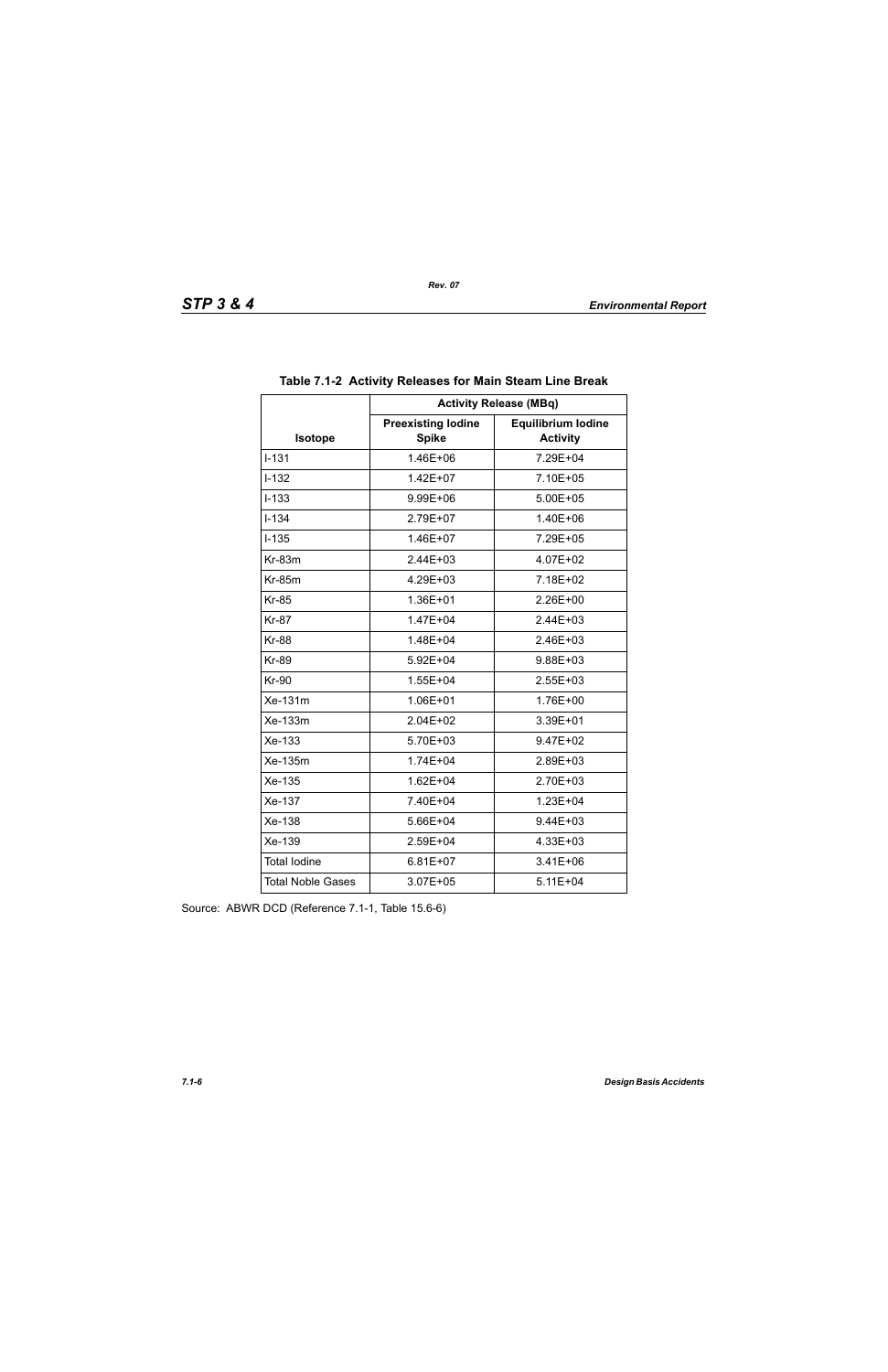|                          | <b>Activity Release (MBq)</b> |             |             |             |             |  |
|--------------------------|-------------------------------|-------------|-------------|-------------|-------------|--|
| Isotope                  | 0-2 Hours                     | 0-8 Hours   | 0-24 Hours  | 0-96 Hours  | 0-720 Hours |  |
| $I-131$                  | $9.6E + 06$                   | $1.3E + 07$ | $3.6E + 07$ | $1.9E + 08$ | $6.7E + 08$ |  |
| $I-132$                  | $1.3E + 07$                   | $1.4E + 07$ | $1.5E + 07$ | $1.5E + 07$ | $1.5E + 07$ |  |
| $I-133$                  | $2.0E + 07$                   | $2.6E + 07$ | $5.6E + 07$ | $1.2E + 08$ | $1.3E + 08$ |  |
| $I - 134$                | $1.9E + 07$                   | $1.9E + 07$ | $1.9E + 07$ | $1.9E + 07$ | $1.9E + 07$ |  |
| $I-135$                  | $1.9E + 07$                   | $2.3E + 07$ | $3.1E + 07$ | $3.5E + 07$ | $3.5E + 07$ |  |
| $Kr-83m$                 | $1.2E + 07$                   | $2.8E + 07$ | $3.3E + 07$ | $3.3E + 07$ | $3.3E + 07$ |  |
| <b>Kr-85</b>             | $1.5E + 06$                   | $1.2E + 07$ | $8.1E + 07$ | $6.7E + 08$ | $5.6E + 09$ |  |
| $Kr-85m$                 | $3.1E + 07$                   | $1.3E + 08$ | $2.7E + 08$ | $2.9E + 08$ | 2.9E+08     |  |
| <b>Kr-87</b>             | $4.4E + 07$                   | 7.8E+07     | $8.1E + 07$ | $8.1E + 07$ | $8.1E + 07$ |  |
| <b>Kr-88</b>             | 7.8E+07                       | $2.5E + 08$ | $3.6E + 08$ | $3.7E + 08$ | $3.7E + 08$ |  |
| <b>Kr-89</b>             | $6.7E + 06$                   | $6.7E + 06$ | $6.7E + 06$ | $6.7E + 06$ | $6.7E + 06$ |  |
| Xe-131m                  | 7.8E+05                       | $5.9E + 06$ | $4.1E + 07$ | $3.0E + 08$ | $1.4E + 09$ |  |
| Xe-133                   | $2.8E + 08$                   | $2.1E + 09$ | $1.4E + 10$ | $8.9E + 10$ | $2.5E+11$   |  |
| Xe-133m                  | $1.1E + 07$                   | $8.5E + 07$ | $5.2E + 08$ | $2.6E + 09$ | $4.1E + 09$ |  |
| Xe-135                   | $3.4E + 07$                   | $1.9E + 08$ | $6.7E + 08$ | $1.0E + 09$ | $1.0E + 09$ |  |
| Xe-135m                  | $1.8E + 07$                   | $1.8E + 07$ | $1.8E + 07$ | $1.8E + 07$ | $1.8E + 07$ |  |
| Xe-137                   | $1.9E + 07$                   | $1.9E + 07$ | $1.9E + 07$ | $1.9E + 07$ | $1.9E + 07$ |  |
| Xe-138                   | 7.4E+07                       | 7.4E+07     | 7.4E+07     | 7.4E+07     | 7.4E+07     |  |
| <b>Total lodine</b>      | $8.1E + 07$                   | $9.5E + 07$ | $1.6E + 08$ | $3.8E + 08$ | 8.6E+08     |  |
| <b>Total Noble Gases</b> | $6.1E + 08$                   | $3.0E + 09$ | $1.6E + 10$ | $9.4E + 10$ | $2.6E + 11$ |  |

# **Table 7.1-3 Activity Releases from Reactor Building for Loss-of-Coolant Accident**

Source: ABWR DCD (Reference 7.1-1, Tables 15.6-10 and 15.6-12)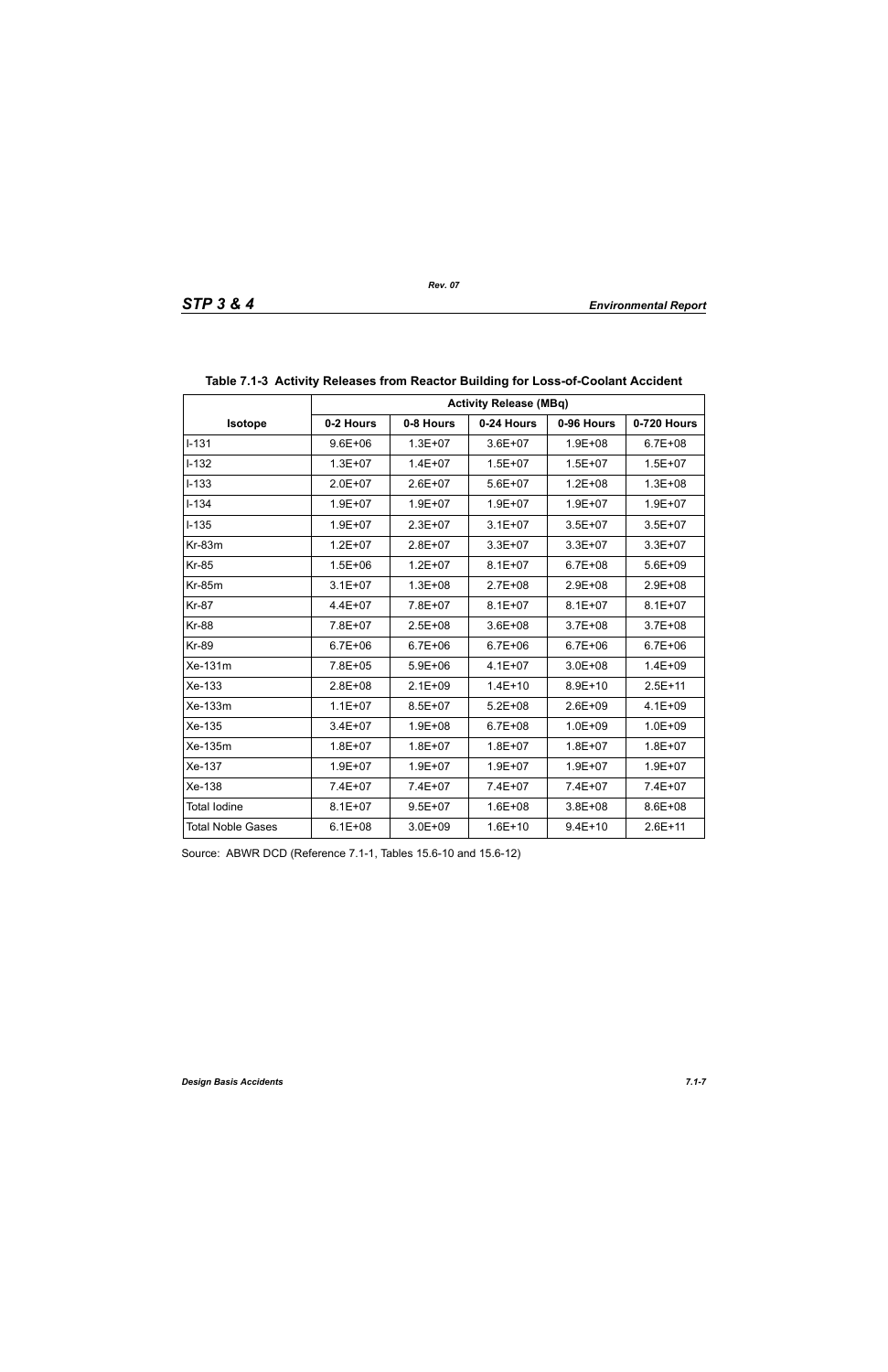|                          | <b>Activity Release (MBq)</b> |             |             |             |             |  |  |
|--------------------------|-------------------------------|-------------|-------------|-------------|-------------|--|--|
| <b>Isotope</b>           | 0-2 Hours                     | 0-8 Hours   | 0-24 Hours  | 0-96 Hours  | 0-720 Hours |  |  |
| $1 - 131$                | $1.2E + 04$                   | $8.5E + 05$ | $1.2E + 07$ | $1.8E + 08$ | $2.0E + 09$ |  |  |
| $I-132$                  | $1.1E + 04$                   | $2.4E + 05$ | $4.4E + 05$ | $4.4E + 05$ | $4.4E + 05$ |  |  |
| $I-133$                  | $2.4E + 04$                   | $1.5E + 06$ | $1.5E + 07$ | 7.4E+07     | 8.9E+07     |  |  |
| $I - 134$                | $8.5E + 03$                   | $4.8E + 04$ | $4.8E + 04$ | $4.8E + 04$ | $4.8E + 04$ |  |  |
| $I-135$                  | $2.1E + 04$                   | $9.3E + 05$ | $5.2E + 06$ | 7.4E+06     | 7.4E+06     |  |  |
| $Kr-83m$                 | 7.8E+04                       | $1.3E + 06$ | $1.9E + 06$ | $1.9E + 06$ | $1.9E + 06$ |  |  |
| <b>Kr-85</b>             | $1.3E + 04$                   | $9.3E + 05$ | $1.3E + 07$ | $2.3E + 08$ | $5.9E + 09$ |  |  |
| <b>Kr-85m</b>            | $2.3E + 05$                   | $8.5E + 06$ | $3.0E + 07$ | $3.6E + 07$ | $3.6E + 07$ |  |  |
| <b>Kr-87</b>             | $2.4E + 05$                   | $2.4E + 06$ | $2.8E + 06$ | $2.8E + 06$ | $2.8E + 06$ |  |  |
| <b>Kr-88</b>             | $5.6E + 05$                   | $1.4E + 07$ | $3.1E + 07$ | $3.2E + 07$ | $3.2E + 07$ |  |  |
| <b>Kr-89</b>             | $4.1E + 00$                   | $4.1E + 00$ | $4.1E + 00$ | $4.1E + 00$ | $4.1E + 00$ |  |  |
| Xe-131m                  | $6.7E + 03$                   | $4.8E + 05$ | $6.7E + 06$ | $1.0E + 08$ | $1.3E + 09$ |  |  |
| Xe-133                   | $2.4E + 06$                   | $1.6E + 08$ | $2.2E + 09$ | $3.0E + 10$ | $1.8E + 11$ |  |  |
| Xe-133m                  | $1.0E + 05$                   | $6.7E + 06$ | $8.1E + 07$ | $8.1E + 08$ | $2.0E + 09$ |  |  |
| Xe-135                   | $2.7E + 05$                   | $1.4E + 07$ | $9.6E + 07$ | $2.0E + 08$ | $2.0E + 08$ |  |  |
| Xe-135m                  | $1.0E + 04$                   | $1.3E + 04$ | $1.3E + 04$ | $1.3E + 04$ | $1.3E + 04$ |  |  |
| Xe-137                   | $3.5E + 01$                   | $3.5E + 01$ | $3.5E + 01$ | $3.5E + 01$ | $3.5E + 01$ |  |  |
| Xe-138                   | $3.2E + 04$                   | $3.7E + 04$ | $3.7E + 04$ | $3.7E + 04$ | $3.7E + 04$ |  |  |
| <b>Total lodine</b>      | 7.7E+04                       | $3.5E + 06$ | $3.3E + 07$ | $2.6E + 08$ | $2.1E + 09$ |  |  |
| <b>Total Noble Gases</b> | $3.9E + 06$                   | $2.1E + 08$ | $2.5E + 09$ | $3.2E + 10$ | $1.9E + 11$ |  |  |

| Table 7.1-4 Activity Releases from Condenser for Loss-of-Coolant Accident |  |  |
|---------------------------------------------------------------------------|--|--|
|                                                                           |  |  |

Source: ABWR DCD (Reference 7.1-1, Tables 15.6-10, and 15.6-12)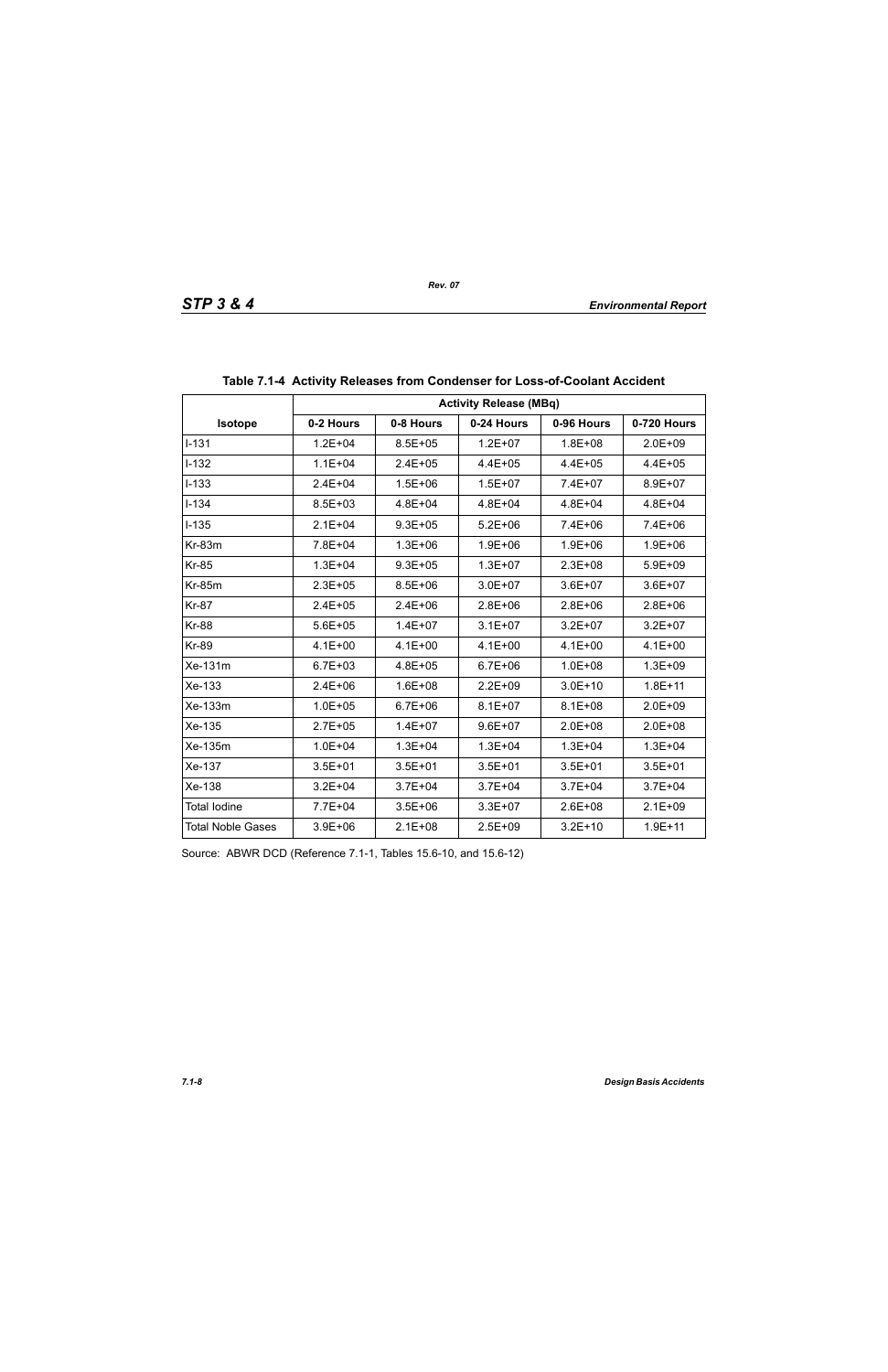| <b>Isotope</b> | <b>Activity Release (MBq)</b><br>0-2 Hours |
|----------------|--------------------------------------------|
| $1 - 131$      | $8.1E + 04$                                |
| $1 - 132$      | $1.9E + 0.5$                               |
| $1 - 133$      | $2.3E + 0.5$                               |
| $I - 134$      | $3.2E + 05$                                |
| $1 - 135$      | $2.5E + 0.5$                               |
| Total          | $1.1E + 06$                                |

# **Table 7.1-5 Activity Releases for Cleanup Water Line Break Outside Containment**

Source: ABWR DCD (Reference 7.1-1, Table 15.6-17)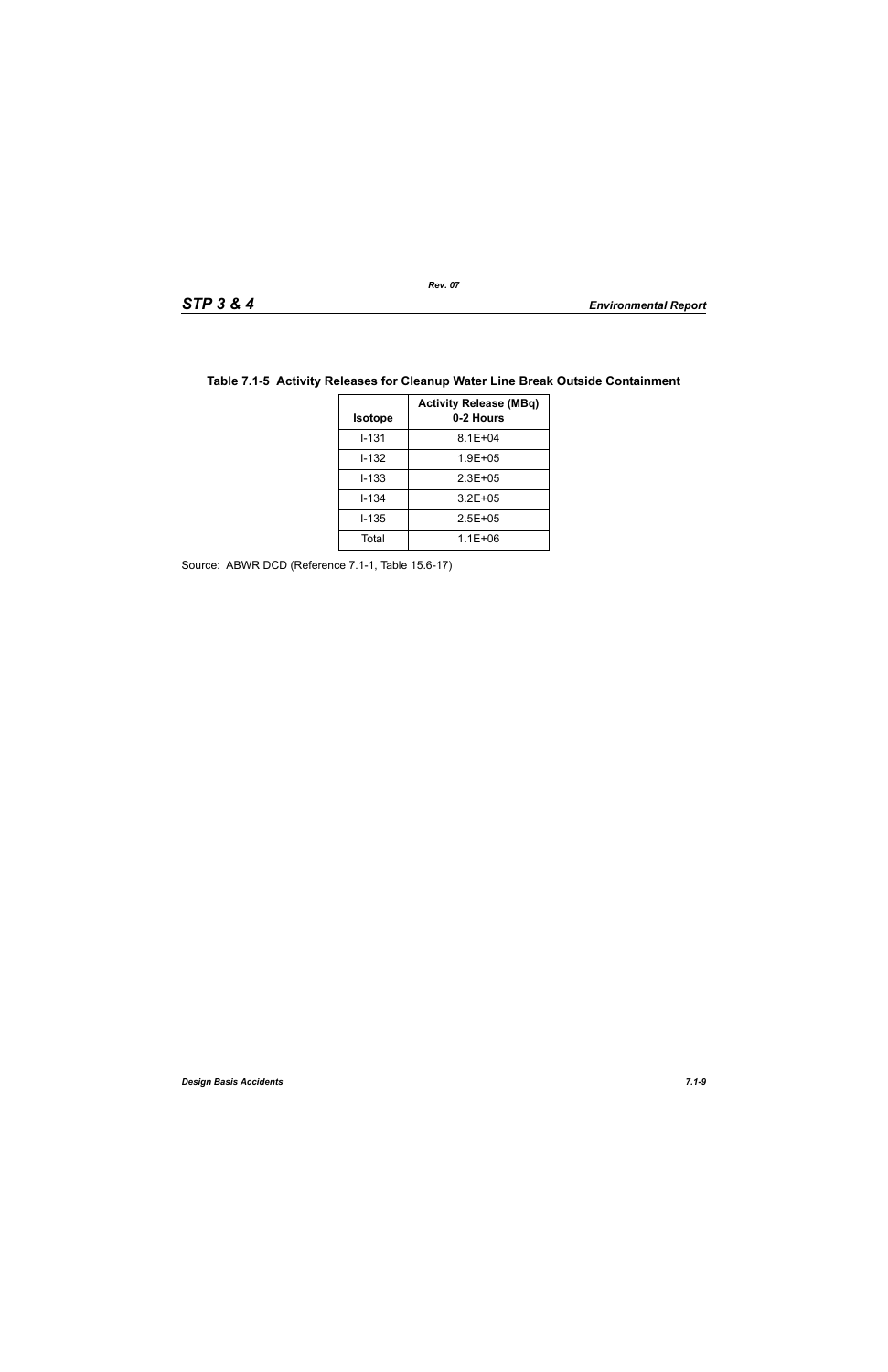| Isotope                  | <b>Activity Release (MBq)</b><br>0-2 Hours |
|--------------------------|--------------------------------------------|
| $1 - 1.31$               | 4.55E+06                                   |
| $I - 132$                | 5.62E+06                                   |
| $I - 133$                | 4.70E+06                                   |
| $I - 134$                | 2.28E-01                                   |
| $1 - 135$                | 7.62E+05                                   |
| $Kr-83m$                 | 2.38E+05                                   |
| $Kr-85m$                 | 3.16E+06                                   |
| <b>Kr-85</b>             | 1.77E+07                                   |
| <b>Kr-87</b>             | 4.55E+02                                   |
| <b>Kr-88</b>             | 8.99E+05                                   |
| <b>Kr-89</b>             | 3.01E-06                                   |
| $Xe-131m$                | 3.09E+06                                   |
| Xe-133m                  | 4.07E+07                                   |
| $Xe-133$                 | 1.04E+09                                   |
| Xe-135m                  | 8.18E+06                                   |
| Xe-135                   | 2.36E+08                                   |
| Xe-137                   | 7.66E-06                                   |
| Xe-138                   | 1.59E-05                                   |
| <b>Total lodine</b>      | 1.56E+07                                   |
| <b>Total Noble Gases</b> | 1.35E+09                                   |

# **Table 7.1-6 Activity Releases for Fuel-Handling Accident**

Source: ABWR DCD (Reference 7.1-1, Table 15.7-10)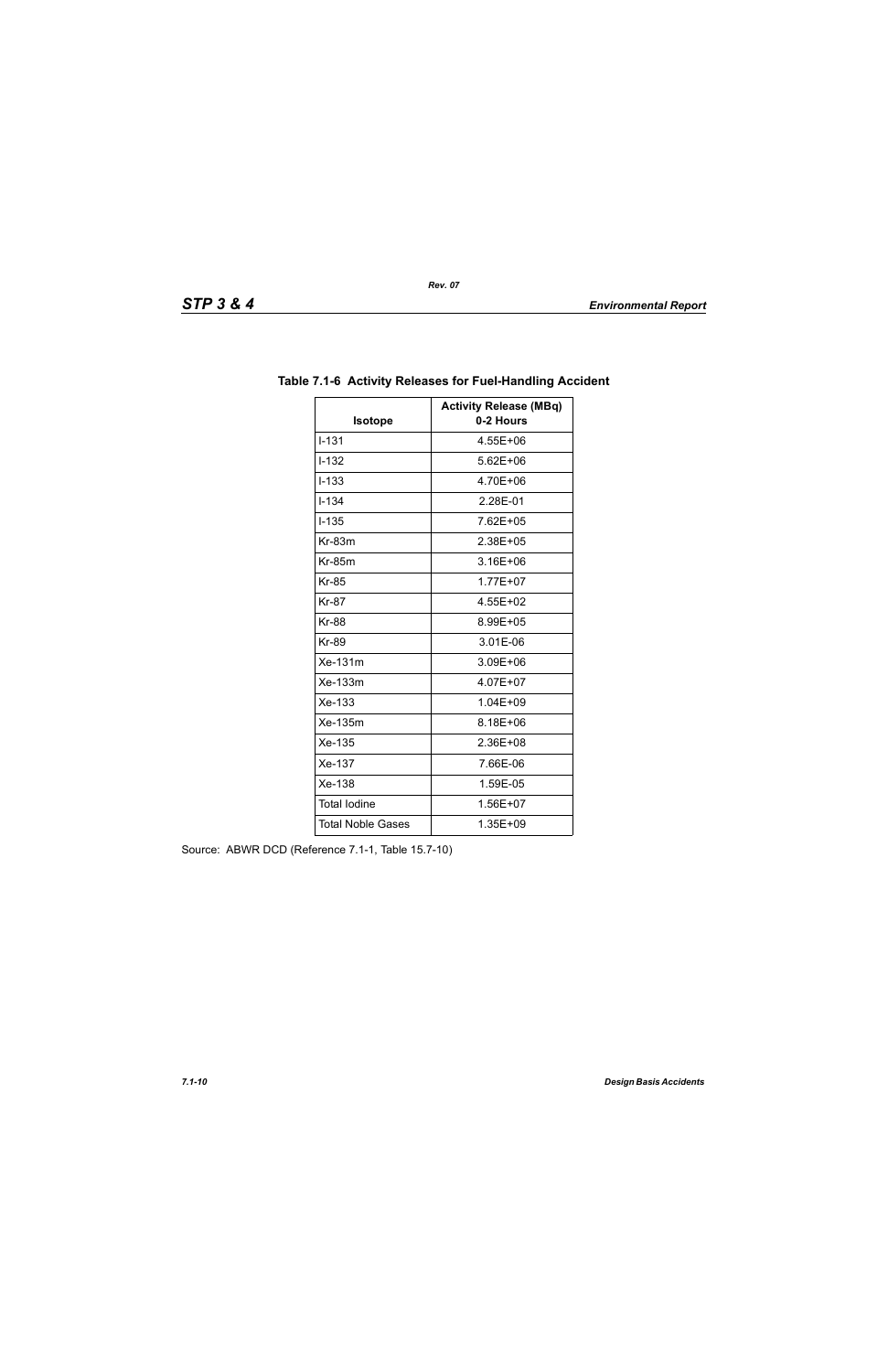|                                          |            | $\chi$ /Q (sec/m <sup>3</sup> ) | Ratio      |            |
|------------------------------------------|------------|---------------------------------|------------|------------|
| Location                                 | Time (hr)  | <b>Site</b>                     | <b>DCD</b> | (Site/DCD) |
| EAB - Cleanup Water Line<br><b>Break</b> | $0 - 2$    | 8.18E-05                        | 2.29E-02   | 3.57E-03   |
| $EAB - Other$                            | $0 - 2$    | 8.18E-05                        | 1.37E-03   | 5.97E-02   |
|                                          | $0-8$      | 6.30E-06                        | 1.56E-04   | 4.04E-02   |
| LPZ-LOCA                                 | $8 - 24$   | 5.07E-06                        | 9.61E-05   | 5.28E-02   |
|                                          | 24 – 96    | 3.17E-06                        | 3.36E-05   | 9.43E-02   |
|                                          | $96 - 720$ | 1.62E-06                        | 7.42E-06   | 2.18E-01   |
| LPZ - Cleanup Water Line<br><b>Break</b> | $0-8$      | 6.30E-06                        | 2.29F-02   | 2.75E-04   |
| $LPZ - Other$                            | $0 - 8$    | 6.30E-06                        | 1.37E-03   | 4.60E-03   |

*Rev. 07*

Notes:

The site  $\chi$ /Q values are from Section 2.7.

The DCD  $\chi$ /Q values are from the ABWR DCD (Reference 7.1-1, Tables 15.6-3, 15.6-7, 15.6-13, 15.6-18, and 15.7-11), based on "Chp 2" distance, with the exception of Table 15.6-18, which is based on "max" distance.

The DCD does not show LPZ doses for accidents other than LOCA. Site LPZ doses for these non-LOCA accidents, all of which have their activity releases terminated within 8 hr, are estimated by multiplying the DCD EAB dose by the ratio of site LPZ  $\chi$ /Q to DCD EAB  $\chi$ /Q shown in the last row above.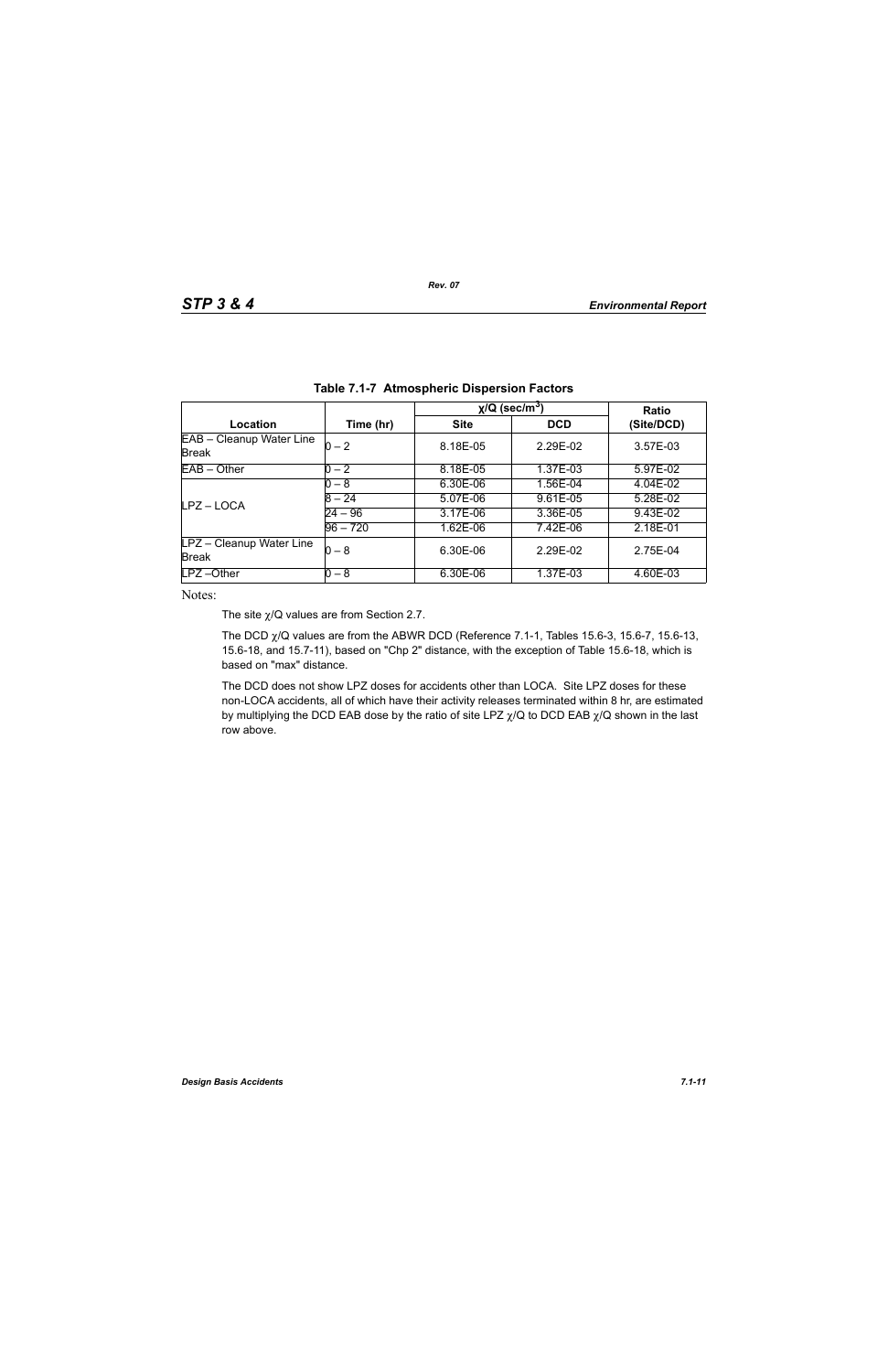|                                                  | Time         | DCD Dose (Sv)     |                | $\chi$ /Q Ratio | Site Dose (rem)   |                |
|--------------------------------------------------|--------------|-------------------|----------------|-----------------|-------------------|----------------|
| Location                                         | (hr)         | <b>Whole Body</b> | <b>Thyroid</b> | (Site/DCD)      | <b>Whole Body</b> | <b>Thyroid</b> |
| EAB                                              | $0 - 8$      | $9.4E - 04$       | 4.8E-02        | 5.97E-02        | 5.6E-03           | 2.9E-01        |
| <b>LPZ</b>                                       | $0 - 8$      | $9.4E - 04$       | 4.8E-02        | 4.60E-03        | $4.3E-04$         | $2.2E-02$      |
|                                                  | $8 - 24$     |                   |                |                 |                   |                |
|                                                  | 24-96        |                   |                |                 |                   |                |
|                                                  | 96-720       |                   |                |                 |                   |                |
|                                                  | <b>Total</b> |                   |                |                 | 4.3E-04           | $2.2E-02$      |
| Regulatory Limit (NUREG-0800, Subsection 15.6.2) |              |                   |                |                 | 2.5               | 30             |

#### **Table 7.1-8 Doses for Failure of Small Lines Carrying Primary Coolant Outside Containment**

Note:

DCD doses are from the ABWR DCD (Reference 7.1-1, Table 15.6-3).

The DCD does not provide 0-2 hr doses. The site EAB doses are obtained by multiplying the DCD 0-8 hr doses by the ratio of the site EAB  $\chi$ /Q to DCD EAB  $\chi$ /Q.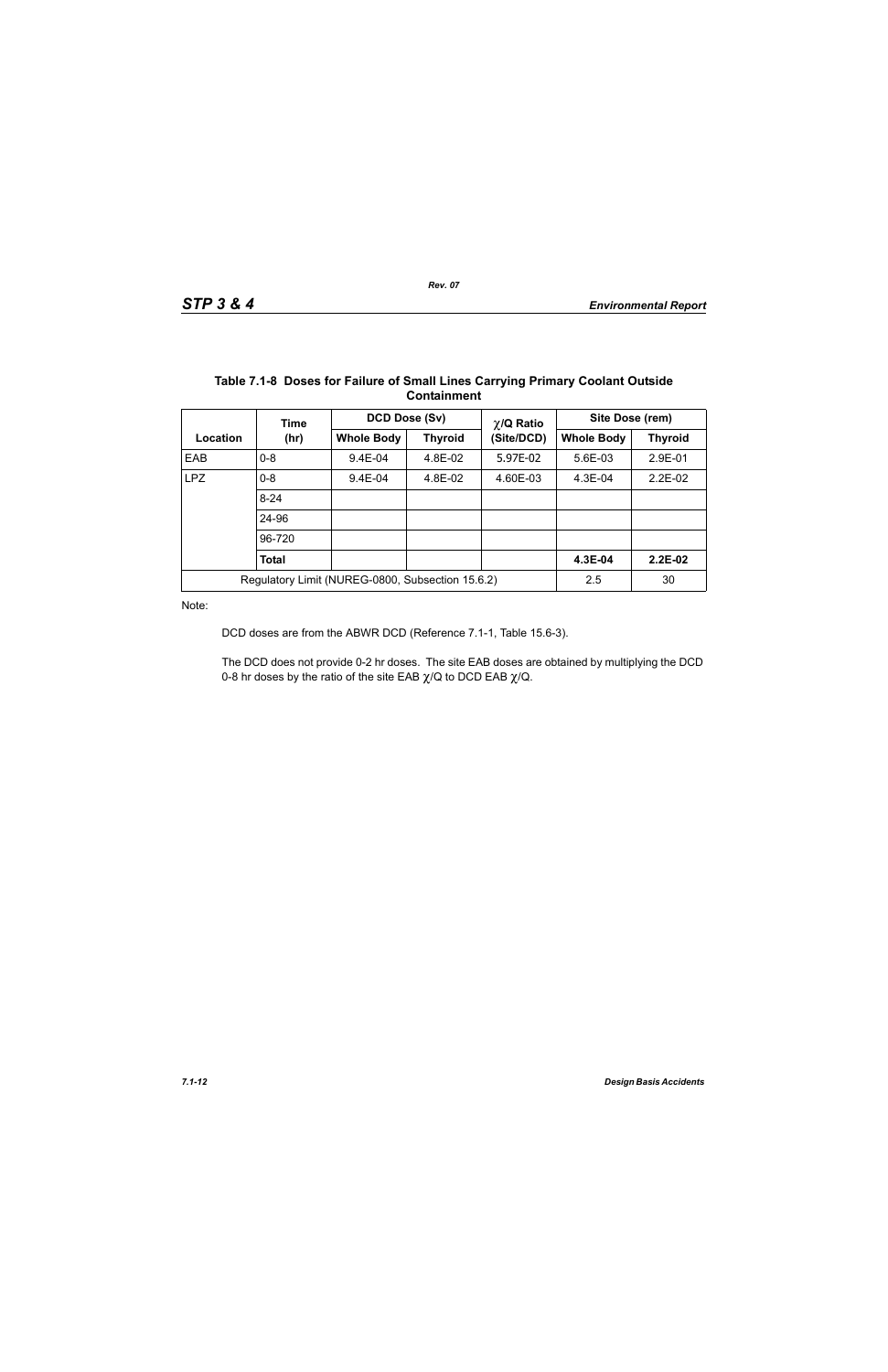|                                  | Time       | DCD Dose (Sv)     |                              | $\chi$ /Q Ratio | Site Dose (rem)   |                |
|----------------------------------|------------|-------------------|------------------------------|-----------------|-------------------|----------------|
| Location                         | (hr)       | <b>Whole Body</b> | (Site/DCD)<br><b>Thyroid</b> |                 | <b>Whole Body</b> | <b>Thyroid</b> |
| EAB                              | $0 - 2$    | 1.3E-02           | $5.1E-01$                    | 5.97E-02        | 7.8E-02           | $3.0E + 00$    |
| <b>LPZ</b>                       | $0 - 8$    |                   |                              | 4.60E-03        | $6.0E-03$         | $2.3E-01$      |
|                                  | $8 - 24$   |                   |                              |                 |                   |                |
|                                  | $24 - 96$  |                   |                              |                 |                   |                |
|                                  | $96 - 720$ |                   |                              |                 |                   |                |
|                                  | Total      |                   |                              |                 | 6.0E-03           | 2.3E-01        |
| Regulatory Limit (10 CFR 100.11) |            |                   |                              |                 | 25                | 300            |

|  | Table 7.1-9 Doses for Main Steam Line Break, Preexisting lodine Spike |  |  |
|--|-----------------------------------------------------------------------|--|--|
|  |                                                                       |  |  |

Note:

DCD doses are from the ABWR DCD (Reference 7.1-1, Table 15.6-7).

The ABWR DCD does not provide LPZ doses. The site LPZ doses are obtained by multiplying the DCD EAB doses by the ratio of LPZ  $\chi$ /Q to DCD EAB  $\chi$ /Q.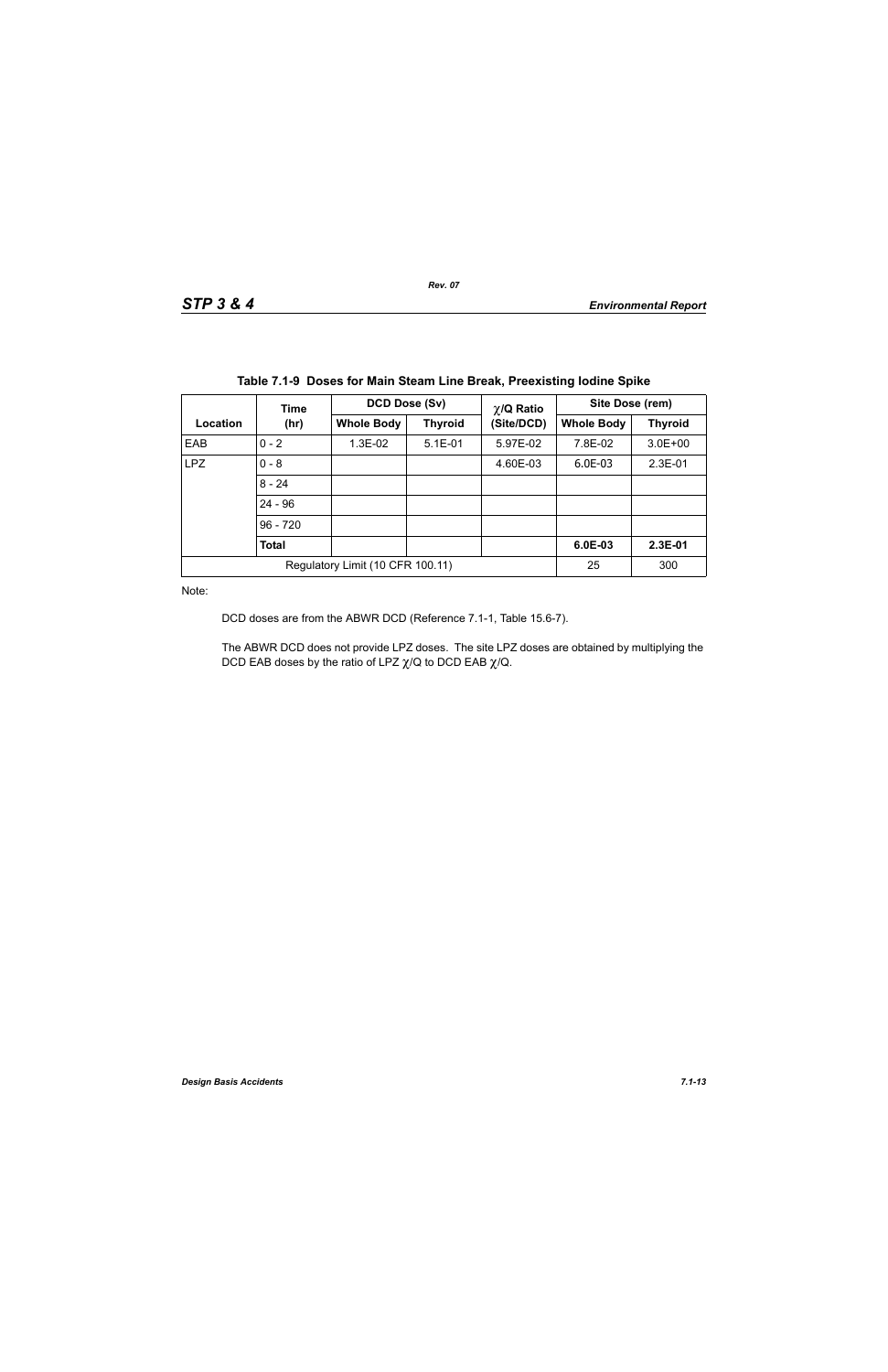|            | Time         | DCD Dose (Sv)                                    |                | $\chi$ /Q Ratio | Site Dose (rem)   |                |  |
|------------|--------------|--------------------------------------------------|----------------|-----------------|-------------------|----------------|--|
| Location   | (hr)         | <b>Whole Body</b>                                | <b>Thyroid</b> | (Site/DCD)      | <b>Whole Body</b> | <b>Thyroid</b> |  |
| EAB        | $0 - 2$      | $6.2E-04$                                        | 2.6E-02        | 5.97E-02        | $3.7E-03$         | 1.6E-01        |  |
| <b>LPZ</b> | $0 - 8$      |                                                  |                | 4.60E-03        | 2.9E-04           | 1.2E-02        |  |
|            | $8 - 24$     |                                                  |                |                 |                   |                |  |
|            | 24-96        |                                                  |                |                 |                   |                |  |
|            | 96-720       |                                                  |                |                 |                   |                |  |
|            | <b>Total</b> |                                                  |                |                 | 2.9E-04           | $1.2E-02$      |  |
|            |              | Regulatory Limit (NUREG-0800, Subsection 15.6.4) |                |                 | 2.5               | 30             |  |

Note:

DCD doses are from the ABWR DCD (Reference 7.1-1, Table 15.6-7).

The ABWR DCD does not provide LPZ doses. The site LPZ doses are obtained by multiplying the DCD EAB doses by the ratio of LPZ  $\chi$ /Q to DCD EAB  $\chi$ /Q.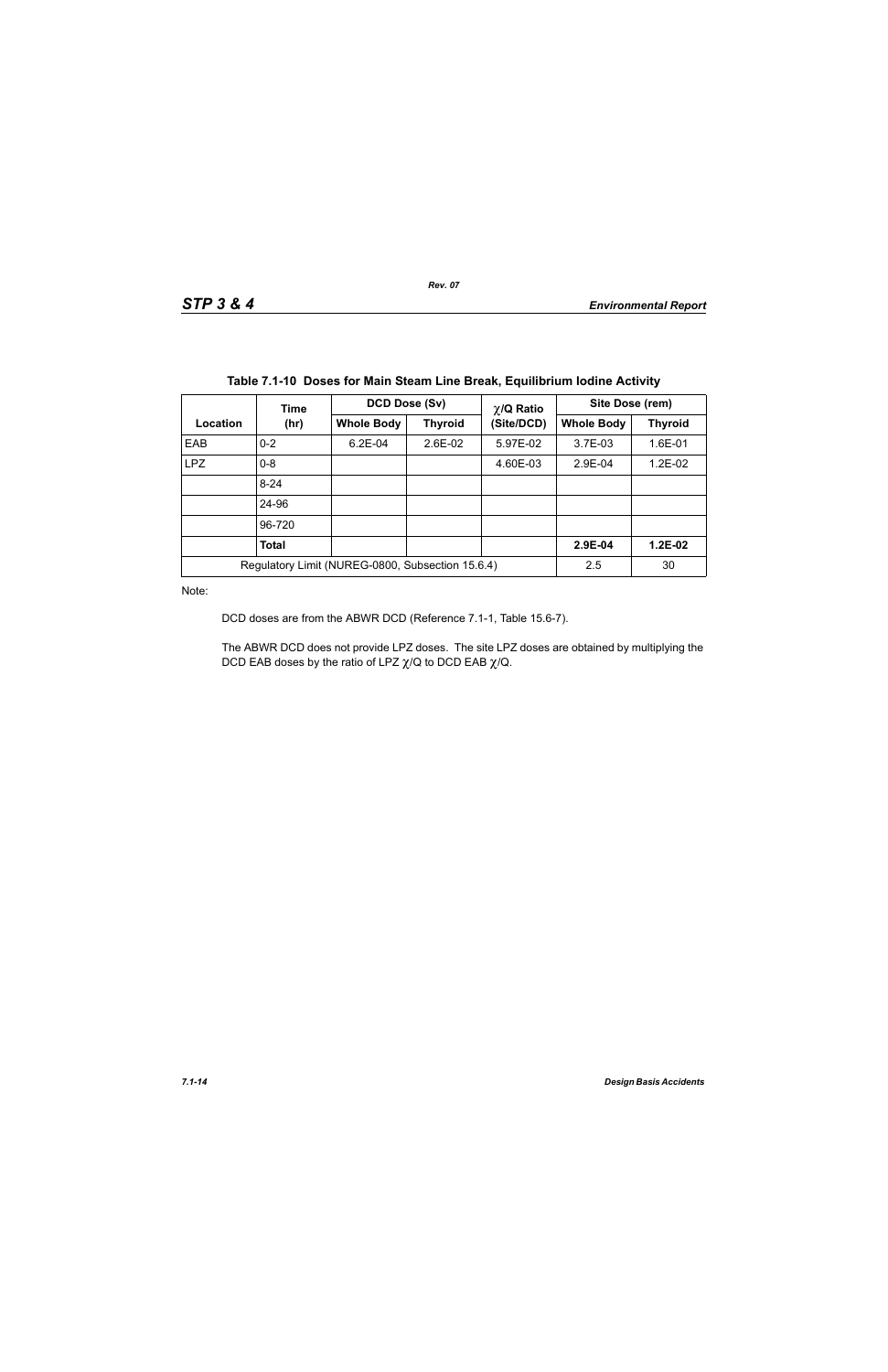|            | Time     |                                  | <b>DCD Dose (Sv)</b><br>$\chi$ /Q Ratio |            | Site Dose (rem)   |                |  |
|------------|----------|----------------------------------|-----------------------------------------|------------|-------------------|----------------|--|
| Location   | (hr)     | <b>Whole Body</b>                | <b>Thyroid</b>                          | (Site/DCD) | <b>Whole Body</b> | <b>Thyroid</b> |  |
| EAB        | $0 - 2$  | $4.1E-02$                        | $1.9E + 00$                             | 5.97E-02   | $2.4E - 01$       | $1.1E + 01$    |  |
| <b>LPZ</b> | $0 - 8$  | $1.0E-02$                        | $3.1E - 01$                             | 4.04E-02   | 4.0E-02           | $1.3E + 00$    |  |
|            | $8 - 24$ | 8.0E-03                          | $2.0E-01$                               | 5.28E-02   | $4.2E-02$         | $1.1E + 00$    |  |
|            | 24-96    | $1.1E-02$                        | 7.9E-01                                 | 9.43E-02   | $1.0E - 01$       | $7.5E + 00$    |  |
|            | 96-720   | $9.0E - 03$                      | $1.1E + 00$                             | 2.18E-01   | $2.0E-01$         | $2.4E + 01$    |  |
|            | Total    | 3.8E-02                          | $2.4E + 00$                             |            | 3.8E-01           | $3.4E + 01$    |  |
|            |          | Regulatory Limit (10 CFR 100.11) |                                         |            | 25                | 300            |  |

|  |  | Table 7.1-11 Doses for Loss-of-Coolant Accident |  |
|--|--|-------------------------------------------------|--|
|--|--|-------------------------------------------------|--|

Note: DCD doses are from the ABWR DCD (Reference 7.1-1, Table 15.6-13)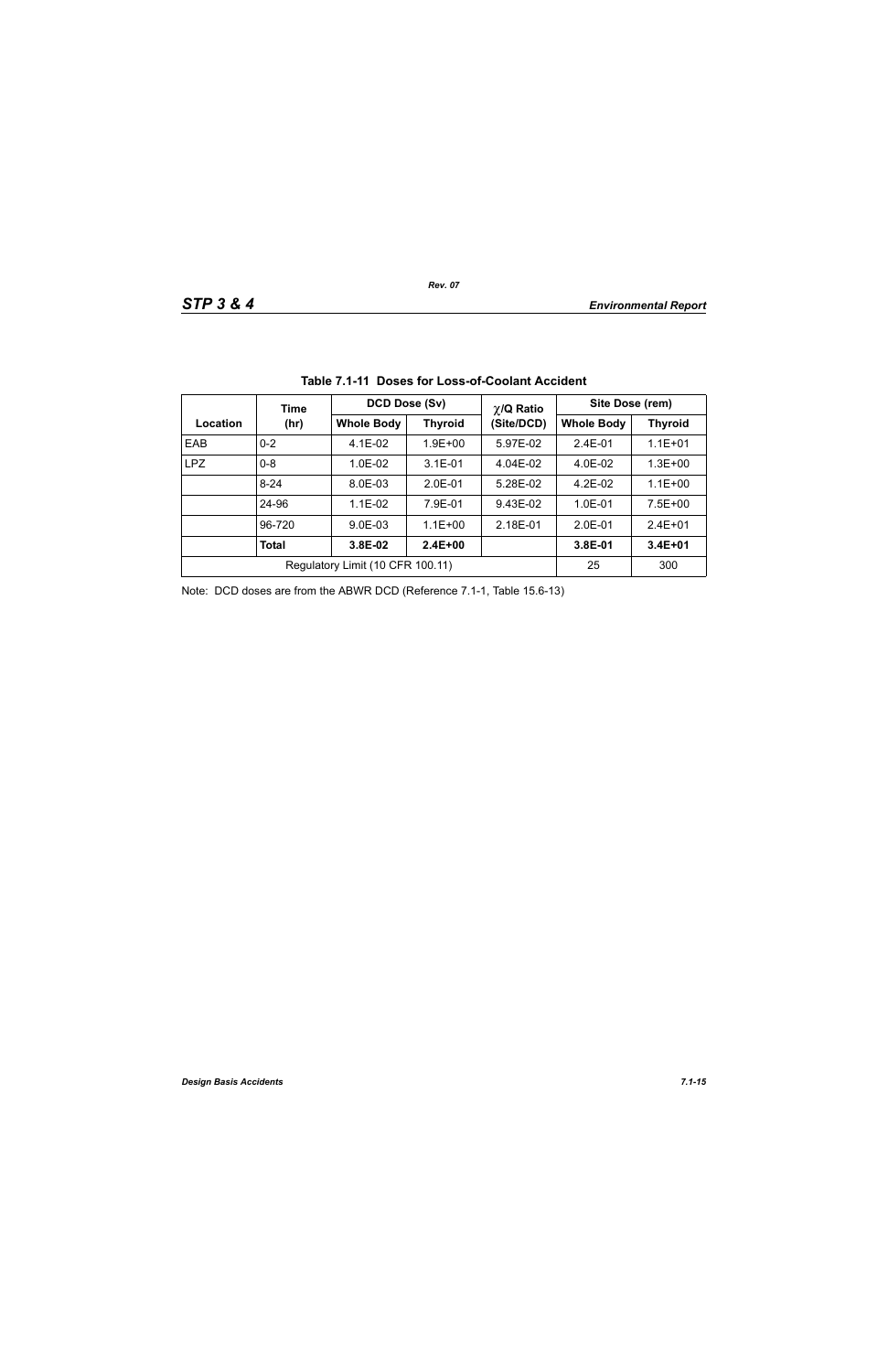|            | Time     | DCD Dose (Sv)                    |                | $\chi$ /Q Ratio | Site Dose (rem)   |                |
|------------|----------|----------------------------------|----------------|-----------------|-------------------|----------------|
| Location   | (hr)     | <b>Whole Body</b>                | <b>Thyroid</b> | (Site/DCD)      | <b>Whole Body</b> | <b>Thyroid</b> |
| EAB        | $0 - 2$  | 2.8E-03                          | 3.0E-01        | 3.57E-03        | $1.0E-03$         | $1.1E-01$      |
| <b>LPZ</b> | $0 - 8$  |                                  |                | 2.75E-04        | 7.7E-05           | 8.3E-03        |
|            | $8 - 24$ |                                  |                |                 |                   |                |
|            | 24-96    |                                  |                |                 |                   |                |
|            | 96-720   |                                  |                |                 |                   |                |
|            | Total    |                                  |                |                 | 7.7E-05           | 8.3E-03        |
|            |          | Regulatory Limit (10 CFR 100.11) |                |                 | 25                | 300            |

|  |  |  |  |  |  | Table 7.1-12 Doses for Cleanup Water Line Break Outside Containment |
|--|--|--|--|--|--|---------------------------------------------------------------------|
|--|--|--|--|--|--|---------------------------------------------------------------------|

Notes:

DCD doses are from the ABWR DCD (Reference 7.1-1, Table 15.6-18).

The DCD does not provide LPZ doses. The site LPZ doses are obtained by multiplying the DCD EAB doses by the ratio of LPZ  $\chi$ /Q to DCD EAB  $\chi$ /Q.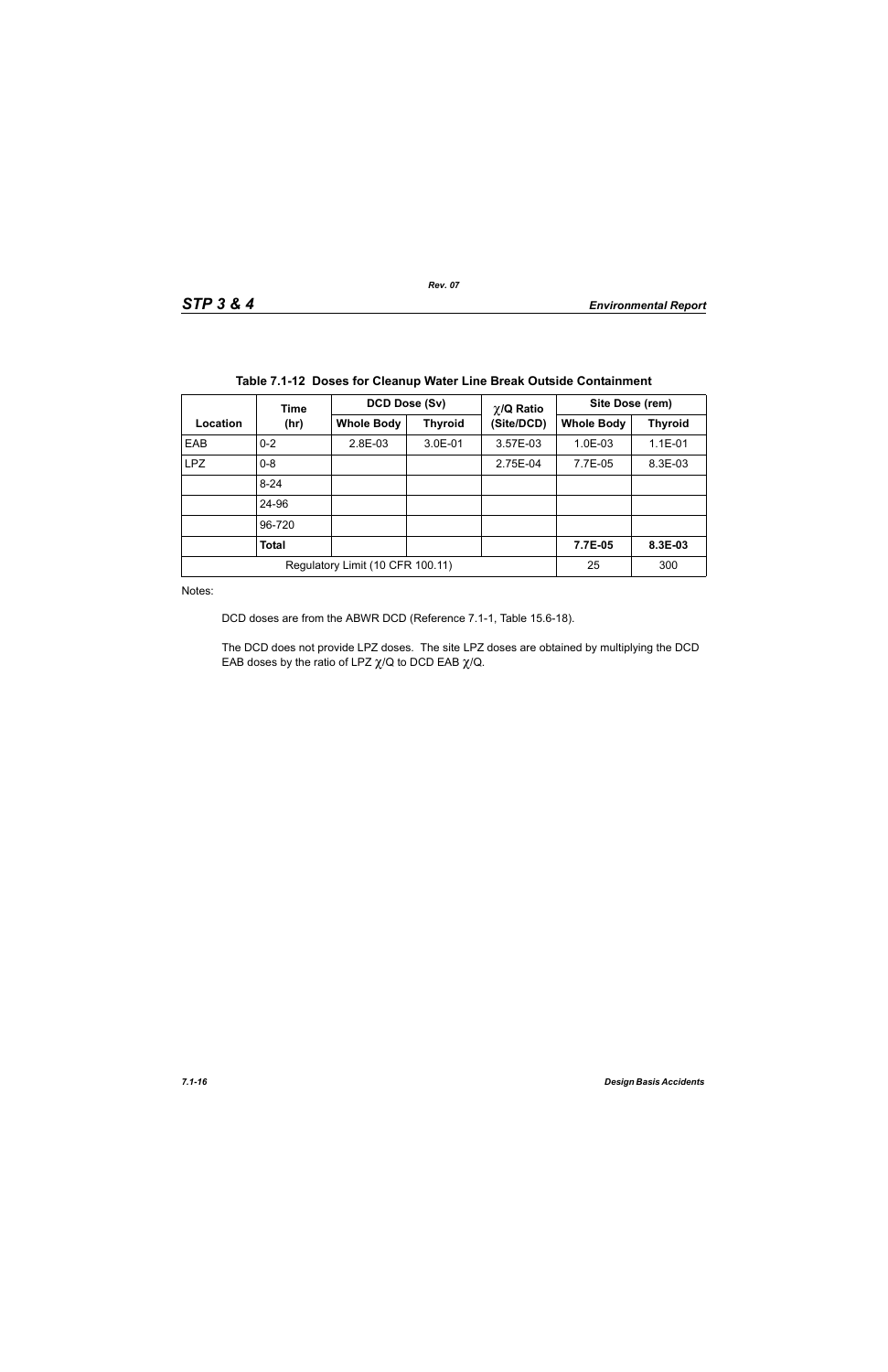| Table 7.1-13 Doses for Fuel Handling Accident |              |                                                  |                |                               |                   |                |  |  |
|-----------------------------------------------|--------------|--------------------------------------------------|----------------|-------------------------------|-------------------|----------------|--|--|
|                                               | Time         |                                                  | DCD Dose (Sv)  |                               | Site Dose (rem)   |                |  |  |
| Location                                      | (hr)         | <b>Whole Body</b>                                | <b>Thyroid</b> | $\chi$ /Q Ratio<br>(Site/DCD) | <b>Whole Body</b> | <b>Thyroid</b> |  |  |
| EAB                                           | $0 - 2$      | 1.2E-02                                          | 7.5E-01        | 5.97E-02                      | 7.2E-02           | $4.5E + 00$    |  |  |
| <b>LPZ</b>                                    | $0 - 8$      |                                                  |                | 4.60E-03                      | $5.5E-03$         | $3.4E-01$      |  |  |
|                                               | $8 - 24$     |                                                  |                |                               |                   |                |  |  |
|                                               | 24-96        |                                                  |                |                               |                   |                |  |  |
|                                               | 96-720       |                                                  |                |                               |                   |                |  |  |
|                                               | <b>Total</b> |                                                  |                |                               | 5.5E-03           | 3.4E-01        |  |  |
|                                               |              | Regulatory Limit (NUREG-0800, Subsection 15.7.4) |                |                               | 6                 | 75             |  |  |

**Table 7.1-13 Doses for Fuel Handling Accident**

Note:

DCD doses are from the ABWR DCD (Reference 7.1-1, Table 15.7-11).

The DCD does not provide LPZ doses. The site LPZ doses are obtained by multiplying the DCD EAB doses by the ratio of LPZ  $\chi$ /Q to DCD EAB  $\chi$ /Q.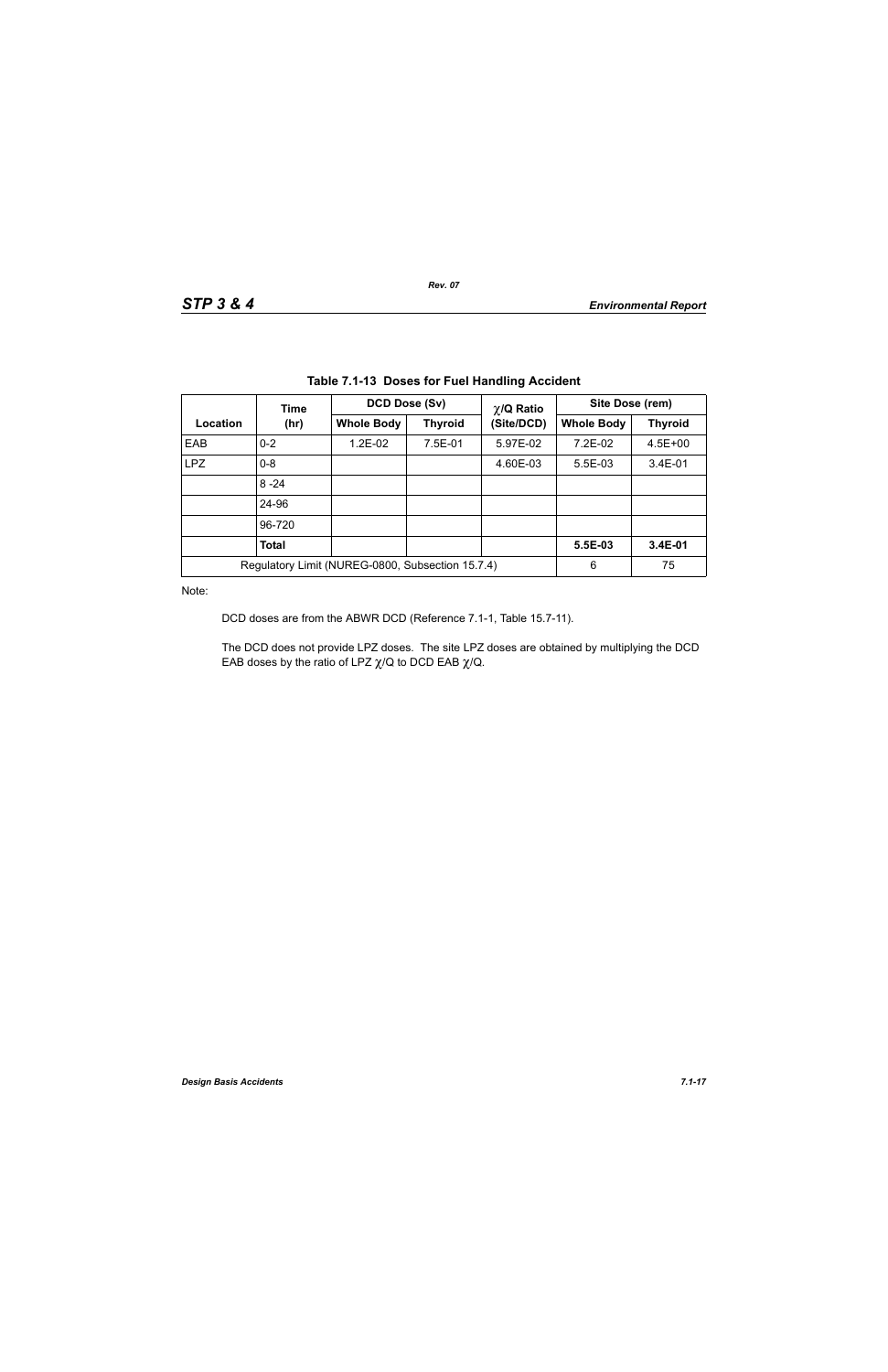|                              |                                                                                                |                      | Site Dose (rem) | Dose Limit (rem) |                      |                |
|------------------------------|------------------------------------------------------------------------------------------------|----------------------|-----------------|------------------|----------------------|----------------|
| <b>DCD</b><br><b>Section</b> | <b>Accident</b>                                                                                | Whole<br><b>Body</b> | <b>Thyroid</b>  | <b>TEDE</b>      | Whole<br><b>Body</b> | <b>Thyroid</b> |
| 15.6.2                       | <b>Failure of Small Lines</b><br><b>Carrying Primary Coolant</b><br><b>Outside Containment</b> | 5.6E-03              | $2.9F - 01$     | $1.4E-02$        | 2.5                  | 30             |
| 15.6.4                       | Main Steam Line Break                                                                          |                      |                 |                  |                      |                |
|                              | Preexisting Iodine Spike                                                                       | 7.8E-02              | $3.0E + 00$     | 1.7E-01          | 25                   | 300            |
|                              | <b>Equilibrium Iodine Activity</b>                                                             | $3.7F - 0.3$         | $1.6E - 01$     | $8.4F - 0.3$     | 2.5                  | 30             |
| 15.6.5                       | Loss-of-Coolant Accident                                                                       | $2.4E - 01$          | $1.1E + 01$     | $5.9E - 01$      | 25                   | 300            |
| 15.6.6                       | Cleanup Water Line Break<br><b>Outside Containment</b>                                         | $1.0E-03$            | $1.1E - 01$     | $4.2F-0.3$       | 25                   | 300            |
| 15.7.4                       | <b>Fuel-Handling Accident</b>                                                                  | $7.2E-02$            | $4.5E + 00$     | $2.1E - 01$      | 6                    | 75             |

*Rev. 07*

Notes:

The site doses and dose limits are taken from Tables 7.1-8 to 7.1-13.

The dose limits are from either NUREG-0800 or 10 CFR 100.11, as indicated in Tables 7.1-8 to 7.1-13.

Preexisting Iodine Spike and Equilibrium Iodine Activity are subsets of Main Steam Line Break.

All accidents meet the 10 CFR 50.34(a)(1)(ii) dose limit of 25 rem TEDE.